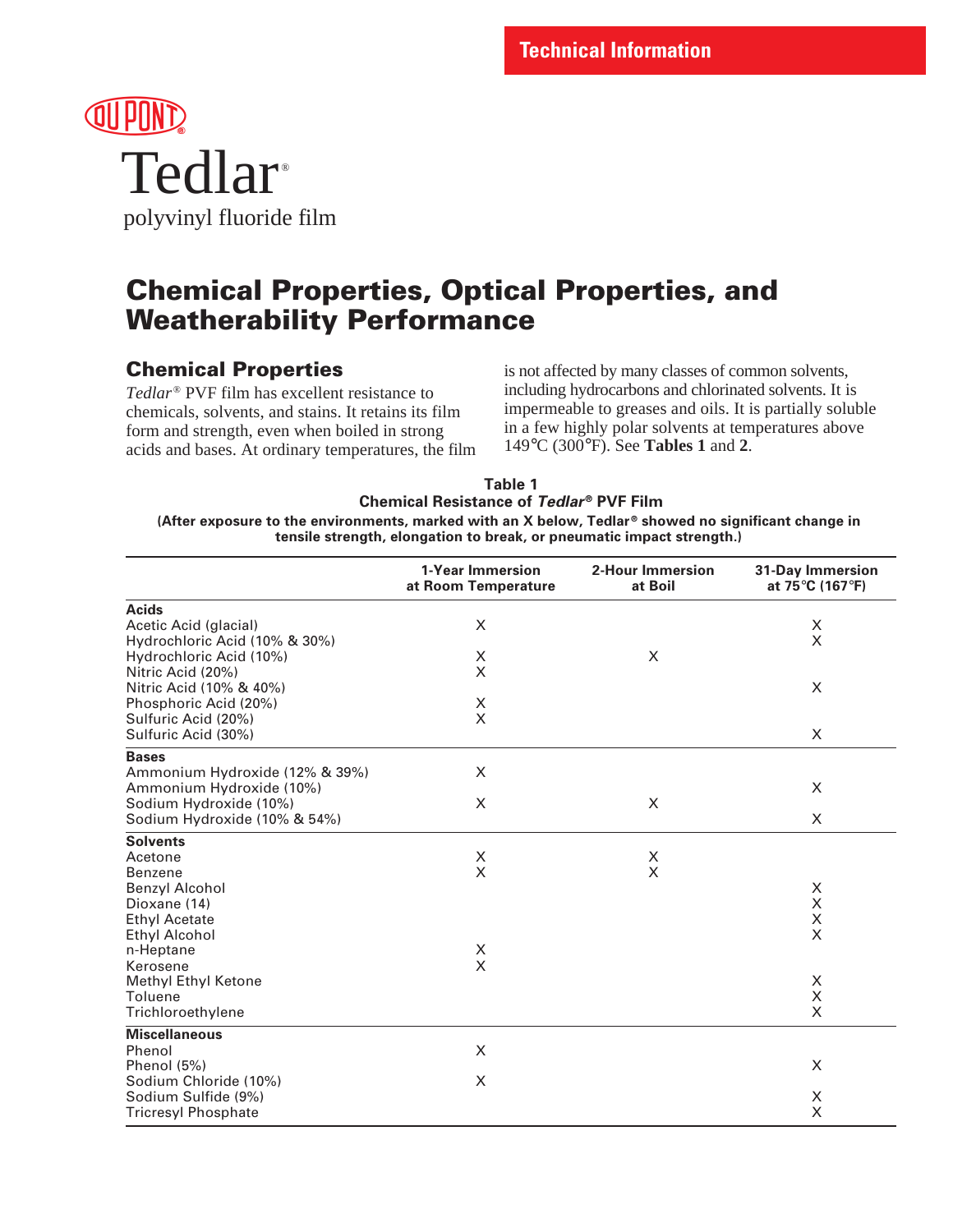| Table 2<br>Stain Resistance of Tedlar <sup>®</sup> PVF Film |                           |                               |  |  |
|-------------------------------------------------------------|---------------------------|-------------------------------|--|--|
| <b>Staining Agent</b>                                       | <b>TTR20SG4</b><br>Glossy | TWH15BL3<br><b>Delustered</b> |  |  |
| lodine                                                      | "Lestoil" (full strength) | Dry towel                     |  |  |
| Grape Juice                                                 | Damp towel                | Damp towel                    |  |  |
| Grease                                                      | "Lestoil" (full strength) | "Lestoil" (full strength)     |  |  |
| Mercurochrome                                               | "Lestoil" (full strength) | "409" all-purpose cleaner     |  |  |
| Ink, Carter's Black                                         | "409" all-purpose cleaner | Methylene chloride            |  |  |

**Note:** Staining agents were applied to the film, allowed to dry for 24 hr, and then removed. Above are the strongest methods required to completely remove these stains.

### **Optical Properties Spectral Transmission**

Transparent types of *Tedlar*<sup>®</sup> PVF film are essentially transparent to solar radiation in the near ultraviolet,

visible, and near infrared regions of the spectrum. Ultraviolet absorbing types of *Tedlar*® are available for protection of various substrates against ultraviolet light attack.

Transmission spectra for *Tedlar*® are shown in **Figure 1**.

### **Figure 1. Spectral Transmission**

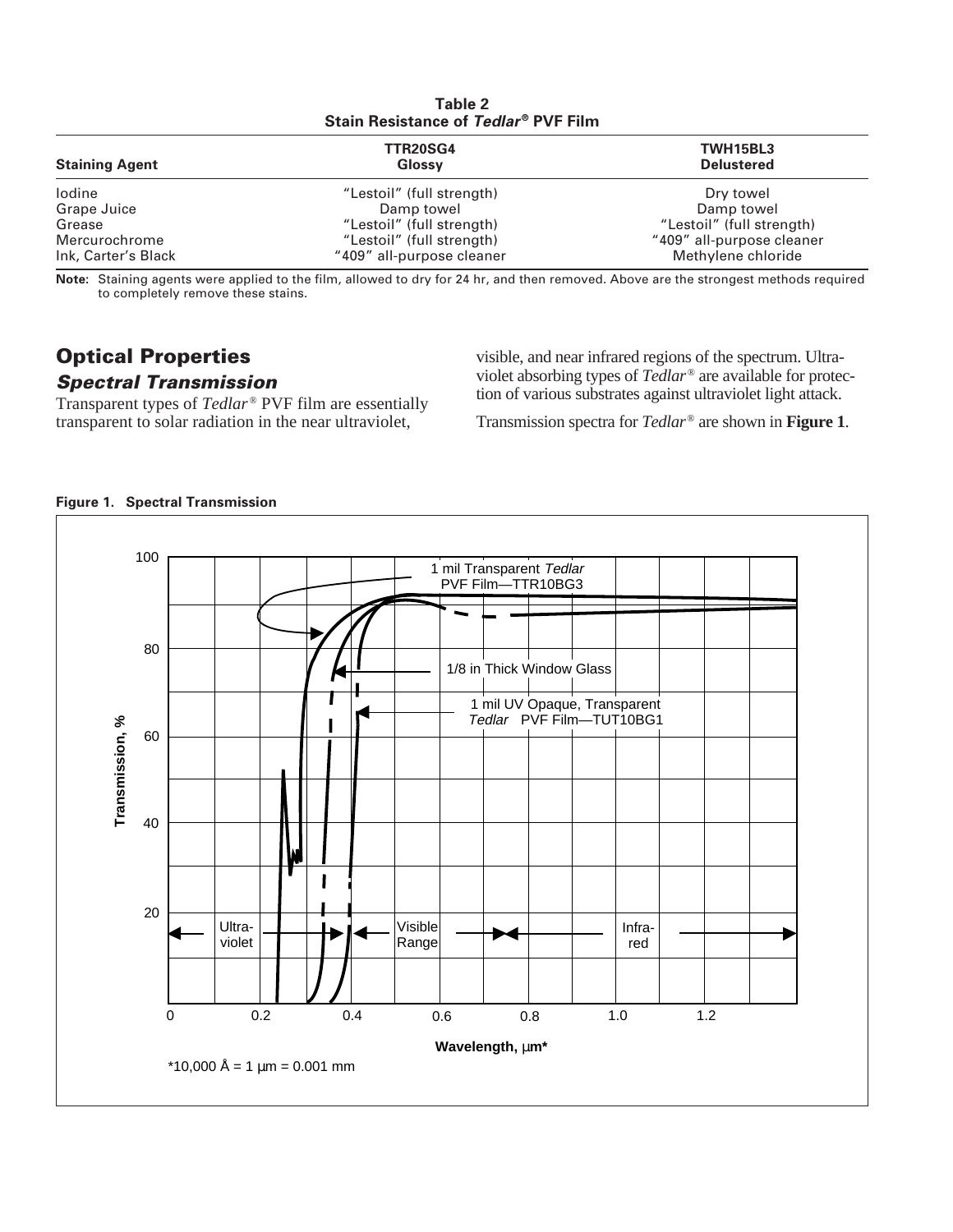### **Weatherability Performance**

One of the outstanding characteristics of *Tedlar*<sup>®</sup> PVF film is its resistance to solar degradation.

Pigmented *Tedlar* ®, properly laminated to a variety of substrates, imparts a long serviceable life. Most colors exhibit no more than five NBS units (Modified Adams Color Coordinates) color change after 20 years' vertical, U.S., outdoor exposure.

**(Atlas Sunshine Arc Weather-Ometer)**

**Figure 2. Color Stability—Accelerated Exposure**



**Note:** Colored films vary slightly in color retention, depending on color.

**Figure 4. Physical Property Retention—Florida Exposure (45**° **Facing South)**



Unsupported transparent *Tedlar*<sup>®</sup> has retained at least 50% of its tensile strength after ten years in Florida facing south at 45°.

Color stability, Weather-Ometer, and Florida exposure are shown in **Figures 2, 3,** and **4**.

Information in this bulletin applies only to *Tedlar*<sup>®</sup> and does not reflect on the performance of any substrate.